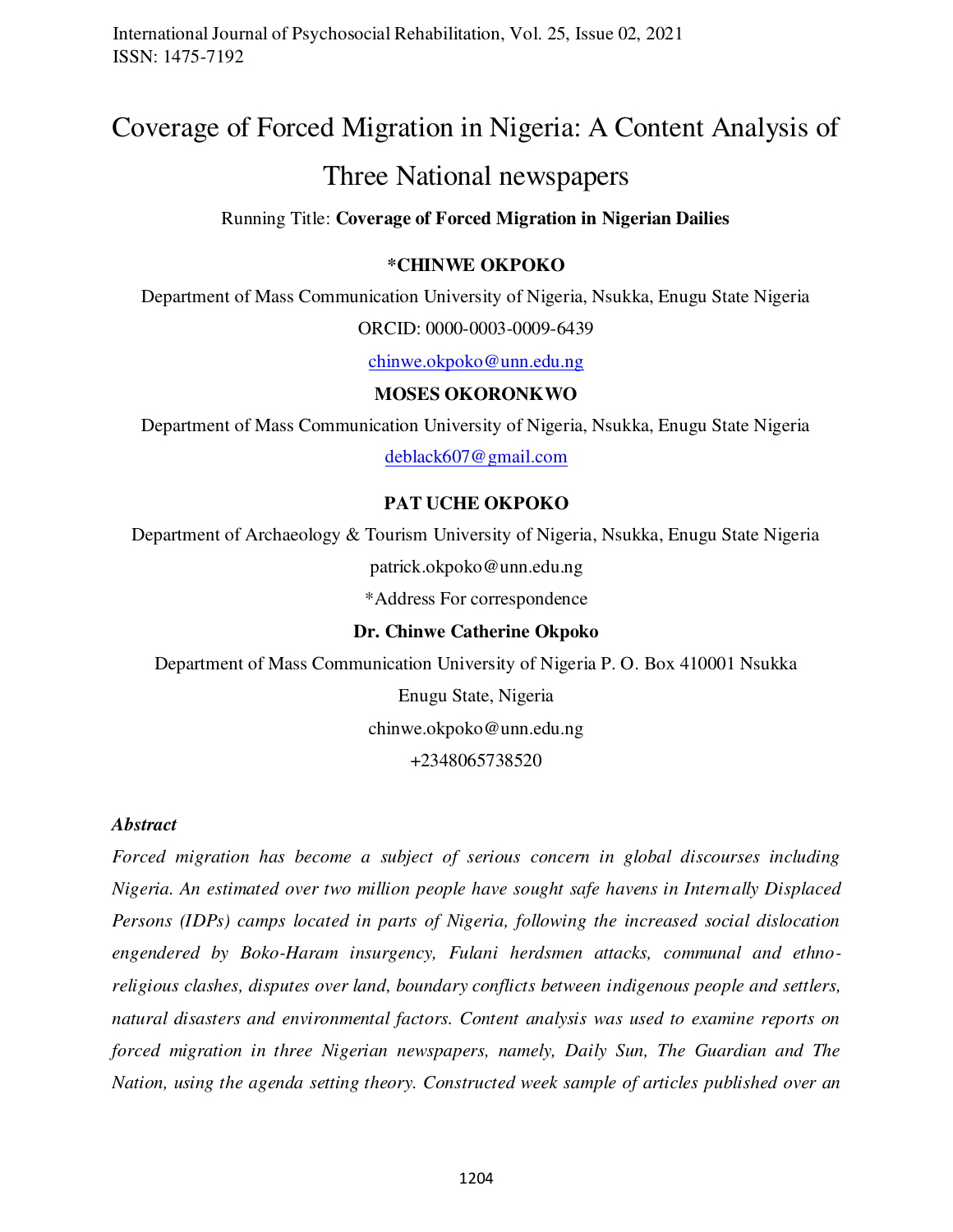*11-month period in 2018 was utilized to arrive at the sample size. Results show that the volume of coverage on forced migration issues is low, unillustrated and negatively slanted. Conflicts constituted the main object of attention. It is recommended that Nigerian newspapers should set proper agenda by giving prominence to issues of forced migration and also cover all sides to the issue, including migrant voices and perspectives. What is new about this study is its effort to play up migrant voices and engage in interpretative journalism, in contradistinction to the usual reportage of negative happenstances.*

*Keywords: Newspaper coverage, forced migration, conflicts, internally displaced persons (IDPs), content analysis* 

#### **Introduction**

Generally, Africa is often seen as a continent of mass displacement and migration caused by poverty and violent conflict [1]. "Internal Displacement on the continent remains a consistent consequence of political violence, natural disasters such as flooding or drought, as well as intersecting factors, such as the growing famine…" [2]. It has beennoted that "migration in Africa is as a result of population pressure, communal, ethnic and criminal violence, poverty, political strife and corruption" [3]. Nevertheless, "the manifestation, the causes and the consequences of forced displacements in Africa are differently experienced in space and time across the continent. These forced movements of populations have been accompanied by untold sufferings and violations of human rights"[4].The number of people displaced annually across the globe has continued to increase through time. Global estimate put the number of Internally Displaced Persons (IDPs) resulting from conflict at 40.8 million by December 2015, threequarter of which are in ten countries of the world, 50% of which are in Sub-Saharan Africa. This figure, according to The United Nations High Commission for Refugees [5], increased to 68.5 million individuals at the end of 2017. The above statistics show that forced migration or displacement is mostly caused by conflict [6][7][8][9]. Succinctly put wars, civil conflicts, or natural disasters…. are the catalytic factors that induce forced migration [6].

In Nigeria, forced migration has become a topical issue of discourse in recent times. This is manifest due mainly to human tragedy and security problems with which it is associated. It is estimated that 85% of IDPs in Nigeria were due to Boko Haram violence and farmer-herder clashes, 12.6% by communal clashes and 2.4% by natural disasters [10]. Forced migration is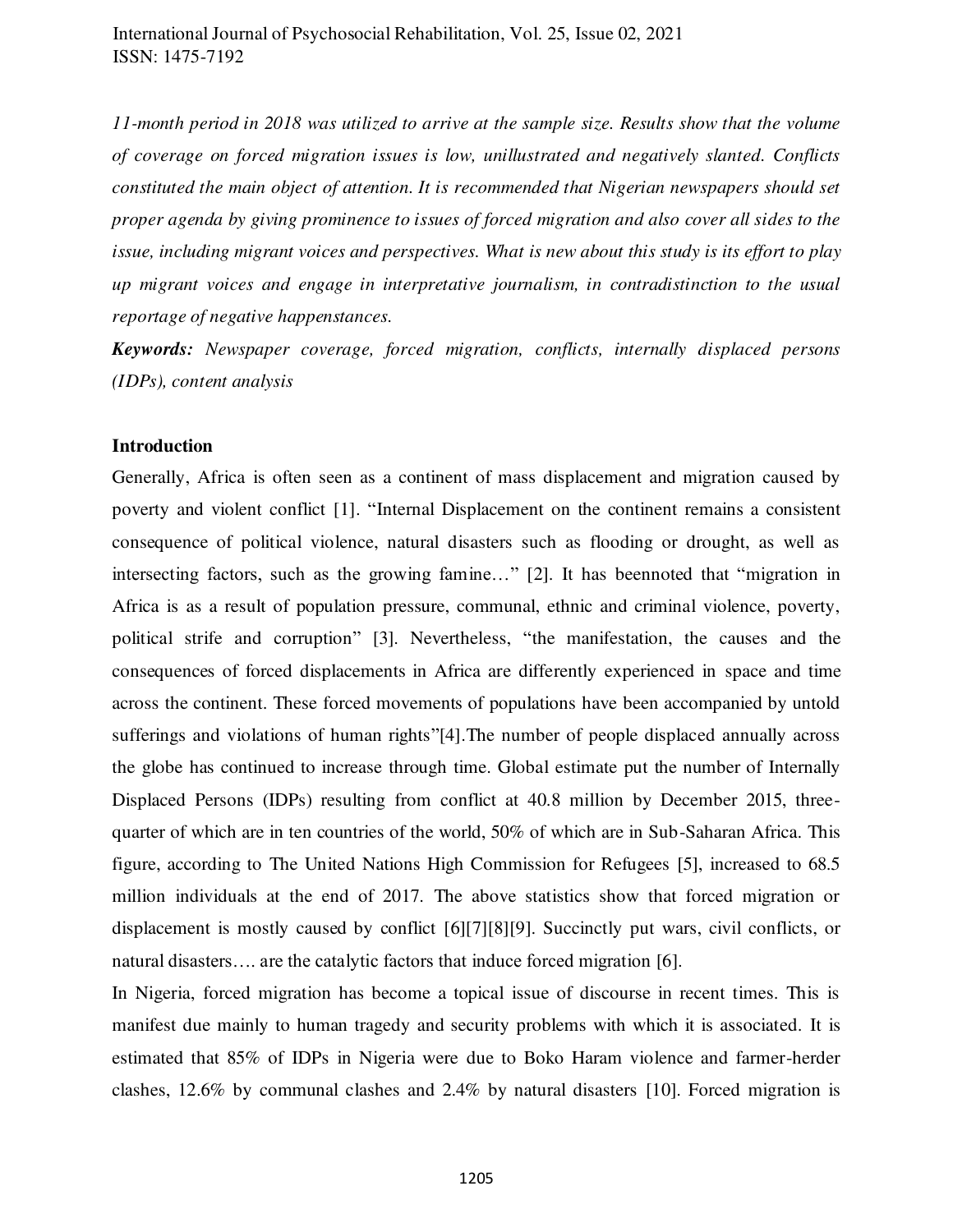used generally to refer to involuntary movement of persons dislocated by human, economic, natural or environmental factors. These include conflicts, famine, flood, religious extremism/insurgency and development projects. In these circumstances, people forcibly relocate to distant places or areas beyond their original place of abode. It can also be referred to asinvoluntary migration, and described thus- "migrants leave their places of abode by force, not out of their own will" [3]. It follows that forced migration is a movement that is necessitated by pressure, caused by either man or natural forces, which portends life and source of life support. Also, "the use of violence, the instrument of coercion, sometimes characterized by institutionalized racism (ethnicity), controlled by the state or individuals is often central to forced migration experience," [11].Persons who are forced to flee or leave their homes or places of habitual residence, and whose movements are within a given geopolitical boundary or national border are referred to as IDPs. In other words, a forced migrant is an internally displaced person (IDP). Such persons are forced to leave their homes in order to avoid conflicts, violence of various types, human rights violations, natural or human induced disasters [12]. Among the many ills of forced migration is the separation of persons from their familiar environment, which is often characterized by loss of social ties and cleavages, access to economic opportunities and environmental resources (and sometimes cohesion in rural areas) 13]. Furthermore, "people impelled to move are more vulnerable because away from their support networks they are more exposed to violence, stigma and exclusion; women, children and the elderly are often the most vulnerable and will face more dangers than men" [14]. In the foregoing situation, migrant children may not have access to education, thereby negatively affecting their ability to lead productive, healthy and happy lives.

#### **2.1 Literature Review**

Nigeria has had a plethora of issues on migration in the recent times. These include internal displacement resulting from "environmental degradation and natural disasters, inter and intra ethnic struggles and boundary clashes between native people and settlers, disagreements over land, electoral violence, and violent conflicts" [15]. The massive flooding of 2012 is notable for its weighty negative consequences in many states in the country, including the displacement of millions of people. Data collected by the National Emergency Management Agency [15] indicate that by October 2018, the population of IDPs resulting from conflict and flooding was 2,026,602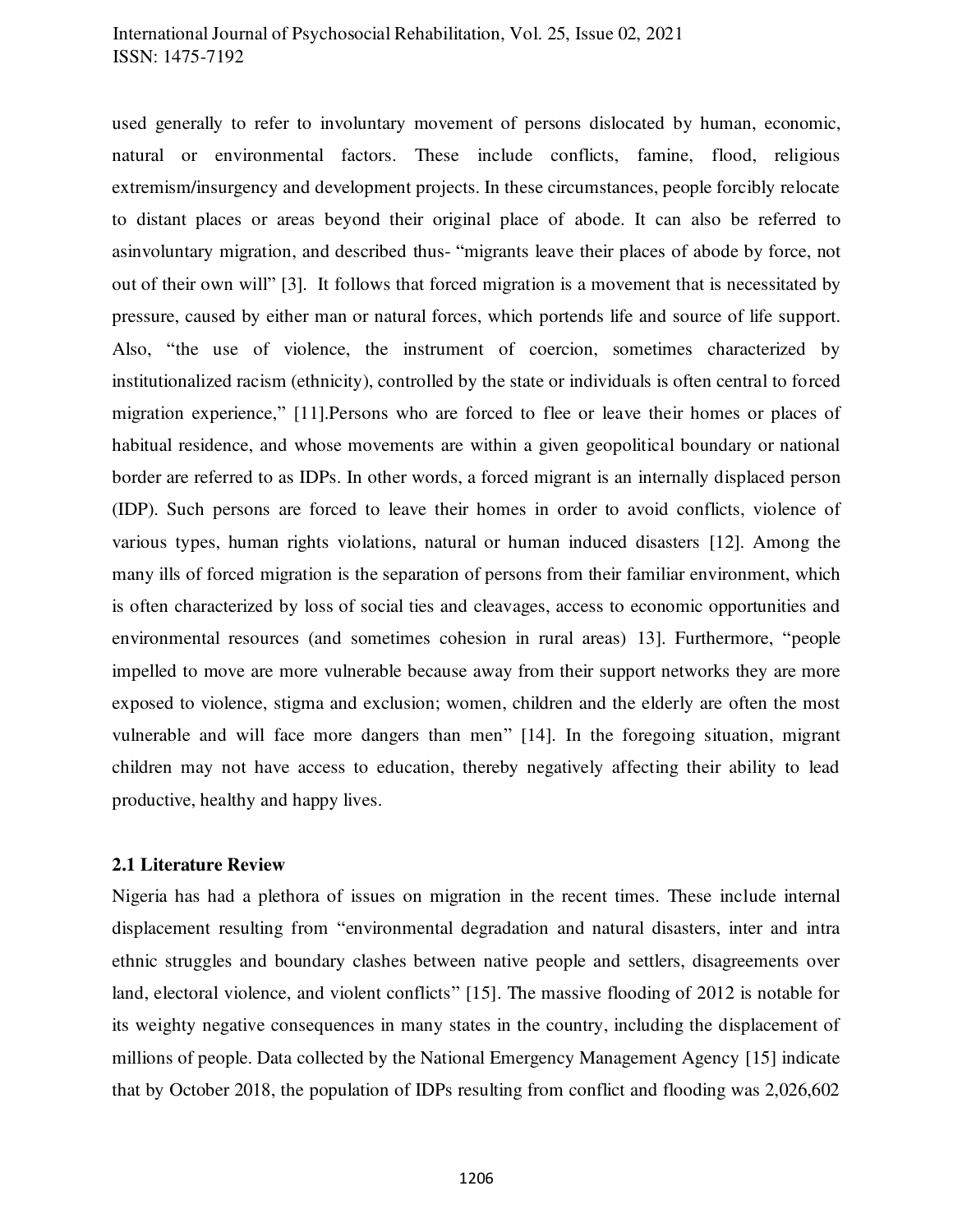and 722,741 respectively. In the past ten years, civil conflicts in various parts of Nigeria have resulted in the displacement of thousands of men, women and children. Indeed, inter-ethnic conflicts, namely the Fulani herders and the native farmers, the Aguleri-Umuleri, Ijaw-Urhobo, Urhobo-Itsekiri, Tiv-Jukun and Ife-Modakeke crises have led to the wanton destruction of lives and property. Whole villages were burned down while many of the indigenes and survivors were forced to flee as a consequence of these conflicts. It is estimated that conflicts resulted in the displacement of 442,329 people in 17 out of the 36 states that make up the country [16]. Further still, the insurgency in the north-eastern zone of Nigeria has resulted in huge displacement of people, especially in Borno, Adamawa and Yobe states. As at the end of 2015, there were about 2,152,000 IDPs in Nigeria [10].This figure has risen appreciably as Boko-Haram crisis alone is implicated for the forced displacement of over two million people from their original homes [17].The foregoing impacts demand that preemptive measures be taken to curb the menace.

It has been observed that "…there is very little in the existing literature specifically regarding media coverage of migration, either from a quantitative or qualitative perspective" [18]. A study on migration and media reportage corroborated the above view, and pointed out "that the reportage of migration experiences in Nigeria is still in its infancy as there appears to be no direction among media owners and reporters on how to go about it" [19]. The media "do not place emphasis on stories relating to migration except the dramatic aspects as it relates to human trafficking and smuggling...Journalists reportage of migration issues are not well articulated due to lack of information on the subject matter…" [19]. Generally, the newspapers tended to report negative happenstances and sentimentalism to the near disregard of migrant voices and interpretative journalistic analyses. As aptly noted, "News on migration are gathered when something sensational and worth reporting happens" [20]. Given such a mindset, it was observed that, "migrant voices are almost totally unattended to, including the German and UK media. In the British sample, out of 13 published articles (only one of them on the Daily Mirror, and 3 on the Sun) were on migrant voices" [18]. There is also some evidence that the absence of migrant voices and perspectives contributes to negative public opinion, arousing feelings of prejudice that might otherwise have remained dormant or been challenged" [21]. Besides, "not giving space and airtime to their voices is unfair and therefore bad journalism" [22].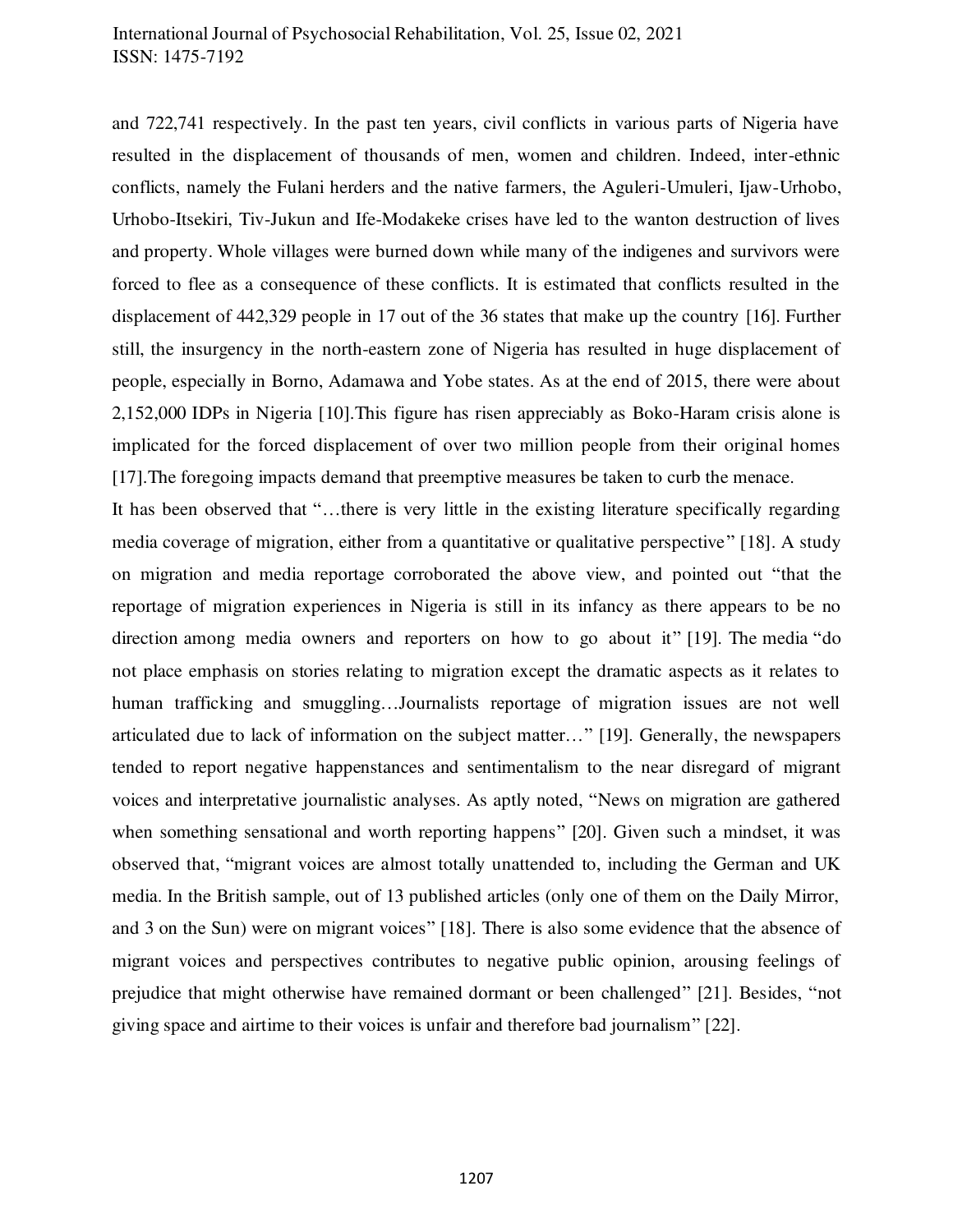A complex and detailed understanding of migrant issues can be lost if migrant voices are absent in the media; if their affairs and points of view are not considered and integrated in media reportage and if their security and shared values are not protected [23]. That is why it is opinedthat negative portrayals of migrants in the press can be dehumanizing and can sow social crisis, even if there is not such a crisis [24]. Migrants' perspectives are therefore vital to enable them participate in debates about migration so as to bring balance to the coverage of their issue [22].Thus, the mass media is expected to provide timely information required to exploit available opportunities, raise consciousness about the possible negative effects of forced migration issues and help to highlight better and sustainable solutions.

The mass media creates awareness about particular issues to which members of the public easily become informed."They not only provide information but also represent events, issues and people in particular ways, influencing people's awareness of what is important and perceptions of who belongs in communities" [25]. Furthermore, mass media have the capacity to uplift the knowledge and change public behaviour by drawing their attention to particular issues [26][27]; pointing out that our main source of information tailors our world view [28]. This explains why the mass media majorly influences not only public discourse, but also our understanding and appreciation of "others" including forced migration issues. News media are seen as "cultural products," that shape our "social reality" and perceptions of events [29]. Apart from the fact that the media are responsible for the event they report, their portrayal or representation of such events, also define peoples' understanding and subsequent action [30]. The media determine what to report, influence our understanding and concern for our neighbours, which in turn influence how we relate with one another [29]. This depends on the countries, interests and events, which the media wishes to portray. Thus, how the media tells the story on societal issues like forced migration determines how people appreciate them. As has been observed, the problems that the viewing public regards as the nation's most important are those that are given priority on the national media [31]. It is also noted that the media serve as a link between the outside world and our conception of issues [32].

Indeed, media scholars are of the opinion that the media set agenda by determining the issues that will be highlighted most, which in turn permeates the consciousness of the audience as the most valuable [33].Furthermore, our understanding and evaluation of issues and how to think about what is going on in the world are influenced by the way the media frames them. Therefore,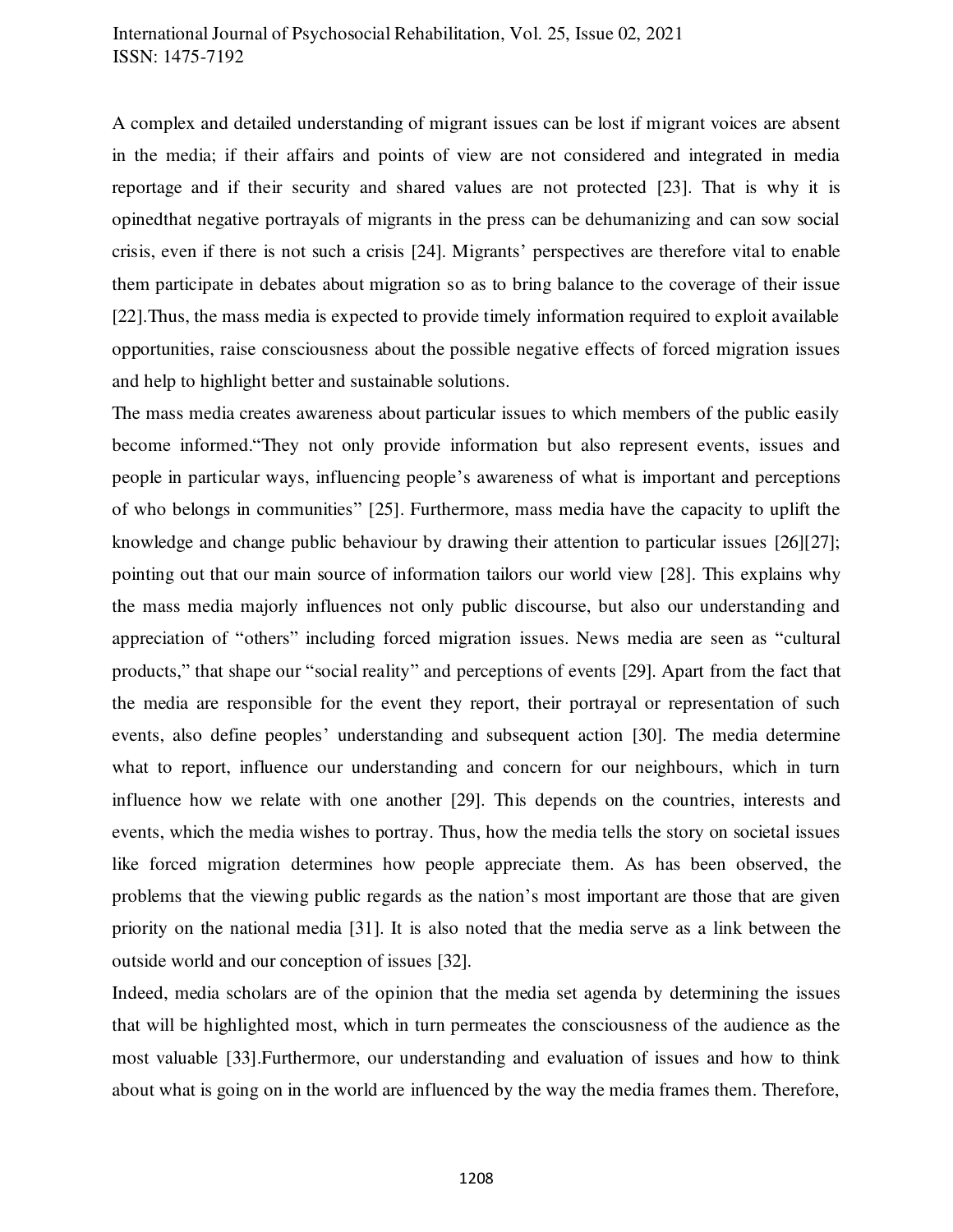migration will be considered topical and very important, with increased public awareness, if there are many and sustained newspaper reports and broadcast programmes in the radio and television on it. Thus, public opinion on displacement and migration is influenced by the way it is framed by the media. In essence, public opinion of immigrants, policy debate and even immigration law are generally influenced by the way media represents them [34]. It, therefore, behooves the mass media to exercise its function of enabling her diverse publics understand and appreciate issues associated with forced migration in Nigeria with a view to finding the way forward.

Although radio and television are the two major media through which the mass media relates to a wide audience, newspapers have additional advantages of being in permanent form, carrying more information, and often being more authoritative [35]. The newspapers are used to enhance the dissemination and sharing of information to a wide audience within a short time. Newspapers are periodical publications containing informative articles, editorial views, analytical articles, advertisements, special reports, pictures and cartoons. Newspapers report regularly on topical issues of importance and therefore can induce the public to change attitudes, become more aware, increase knowledge, skills and aid learning on different topics, including those on migrations. Therefore, newspapers play a noteworthy role in disseminating developmental messages. Given the above scenario, this study sought to examine the nature of coverage accorded the issue of forced migration in Nigeria, as media representation constitute an important subject in contemporary debate. Specifically, it sets out to determine:

- 1. The prominence given to forced migration in the newspapers.
- 2. The volume of coverage.
- 3. The dominant story genre covered.
- 4. The direction of coverage.
- 5. The migration issues covered.

### **Research hypotheses**

H1: Newspapers in Nigeria do not give low priority to forced migration issues.

H2: There is no difference in the contribution of Natural disaster, Conflict, Education and Job to forced migration issues in Nigerian newspapers.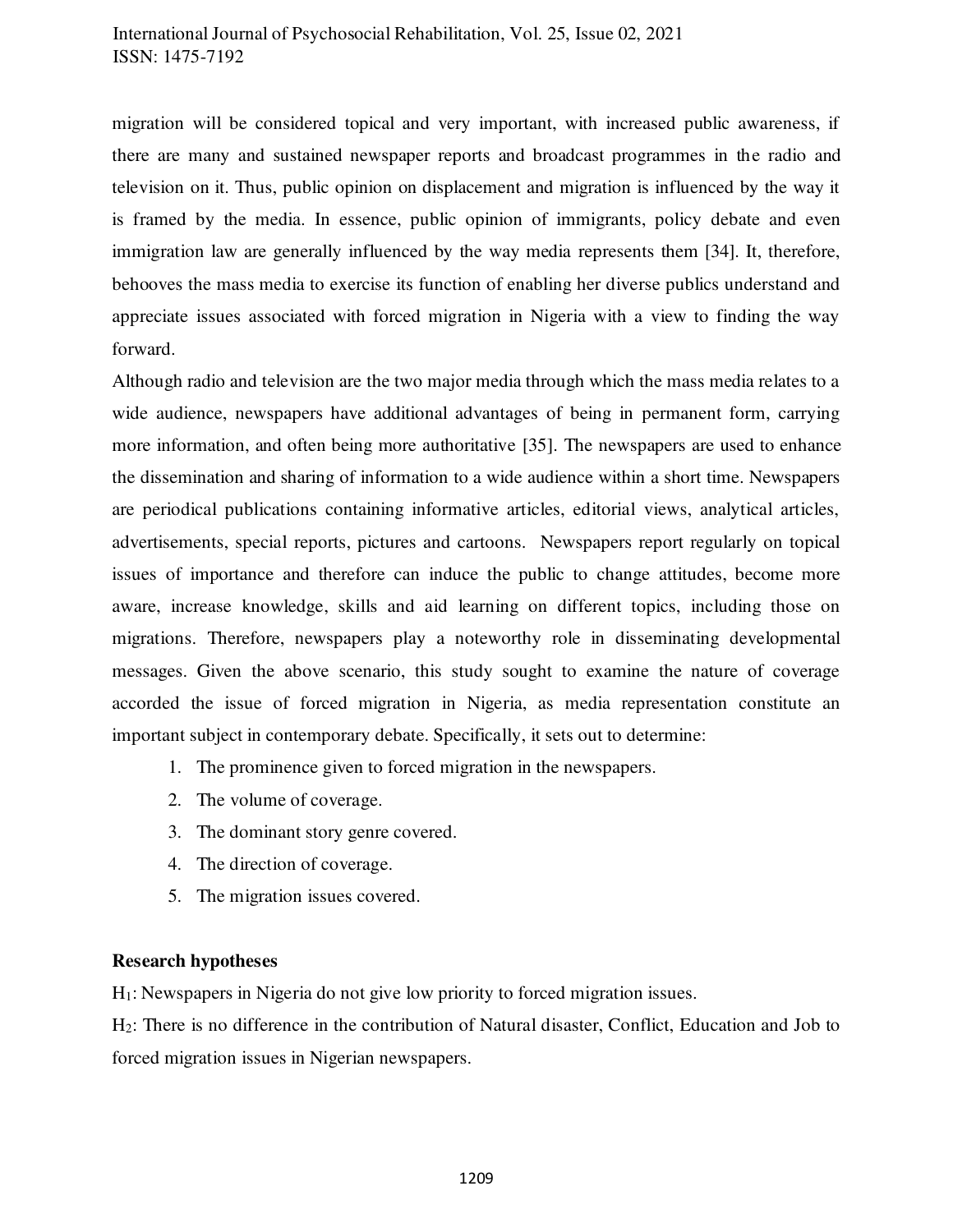#### **Theoretical anchor**

This study is guided by the theory of agenda setting, which posits that the issues considered as most significant in the society, are determined by the media. Agenda setting theory originated in 1922 following the argument of Walter Lippmann on agenda setting in his book titled: 'Public Opinion' [36]. It is on this foundation that Maxwell McCombs and Donald Shaw built the agenda setting theory [37]. It is stated that the media is a powerful tool for setting agenda on issues of national importance, while helping to draw public attention on major public issues [32]. This opinion has been well-documented by media scholars over the years. Undoubtedly, the media is invaluable in the acquisition of facts about social happenstances as well as the level of importance placed on them by the audience. Here the emphasis placed on such issue by the media is very vital. Thus at any given time in a society, the mass media determines level of importance given to development issues, including forced migration. It is also noted that, frequency of reporting, prominence given to the reports through headline display, pictures and layout in newspapers, magazines, films, graphics or timing on radio and television, are the major platforms through which the media actualizes the above stance [38].

Also noted is that "the more attention the media give to a topic, the greater is the importance attributed to it by the news audience" [39]. The Agenda setting theory of the media therefore, "is the process whereby the news media lead the public in assigning relative importance to various public issues" [40]. This is because the action of the media is towards influencing people's perception of what is important, acceptable, or desirable. Beyond being a purveyor of information and opinion, the media influences human thought processes including the contents and directions on issues under discourse. This simply means that if the media give much air time or space (in a repetitive form) to an issue or event it is seen by information consumers as very important [41].

This theory is important in this study because when newspapers, in their reports, lay emphasis on migration issues, they become important, and aspects that need to be addressed would be given due consideration by relevant authorities. Media coverage is therefore essential in influencing people's point of view on forced migration and its consequent IDPs in Nigeria. It has been proven that the way a news story is emphasized, written or placed in terms of prominence and/or commitment in coverage can affect the value or importance the readers place on it.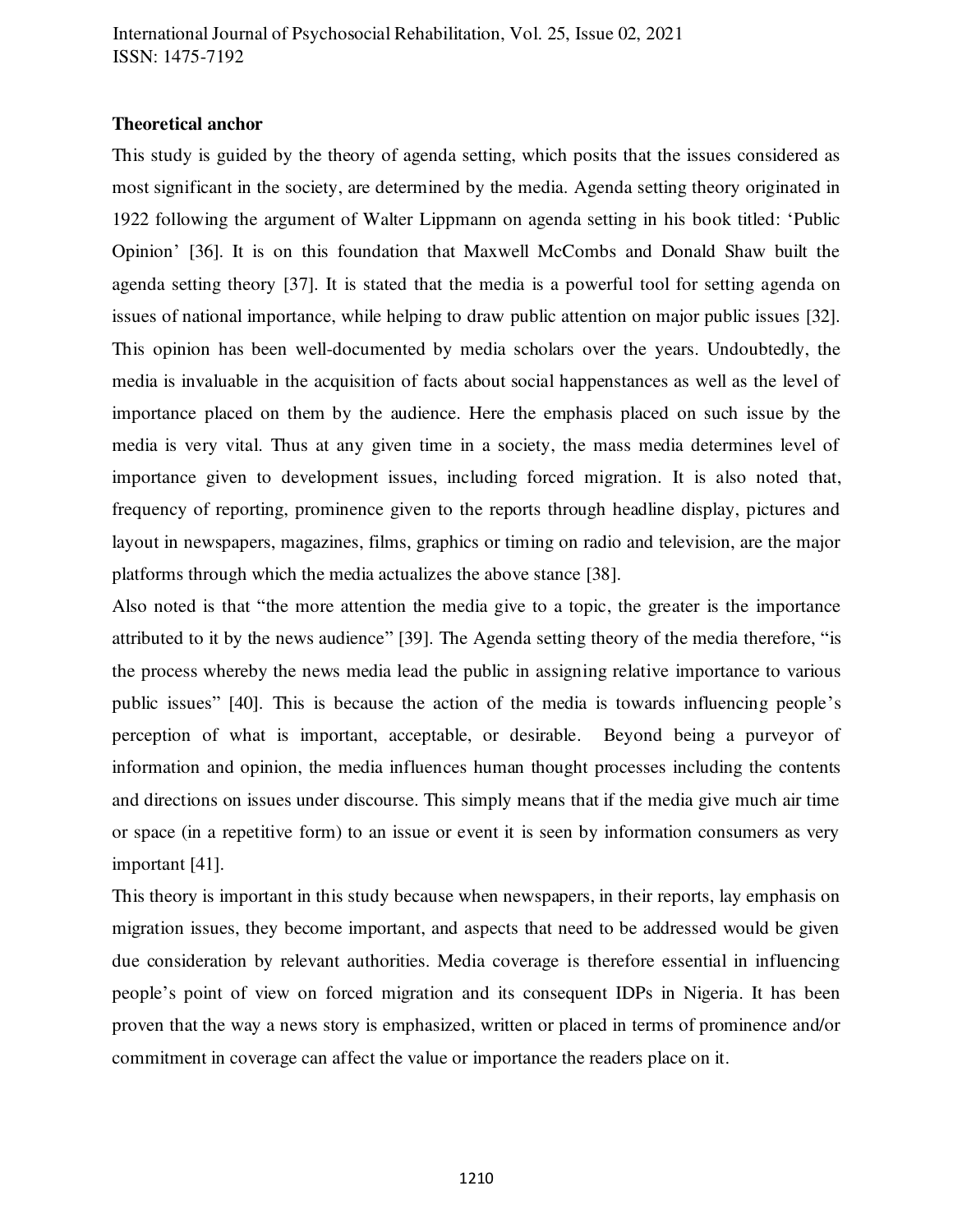#### **Methodology**

To determine how forced migration issues were covered by newspapers in Nigeria, content analysis was adopted to execute this study."Content analysis seems to provide a device that enables researchers to get "a better understanding of the impact of the media on society…" [18]. Data were gathered from newspaper issues published between January 1, 2018 and November 30, 2018, a year adjudged as the most challenging year in Nigeria's history insofar as security threats such as terrorism, herdsmen/farmers clashes, communal conflicts and flooding etc. are concerned [42]. Three national dailies –*The Guardian, Daily Sun* and *The Nation* were sampled for this study. The newspapers were selected from the list of ten most popular newspapers in Nigeria [43][44][45][46][47], to represent other newspapers in the country. The sample size for the study was determined via constructed week selection technique. The "constructed week sampling is more efficient than simple random sampling or consecutive day sampling" [48]. This is because within six constructed weeks, much of the information about an issue under discourse would have been captured in contradistinction to simple random sampling or consecutive day sampling that may gloss over some of the issues. Other scholars' recommendation informed our decision to sample 6 constructed weeks (which yielded 42 days) from the months of the year 2018 [49]. Their study found that sampling a minimum of six constructed weeks was most efficient since after six constructed weeks, additional weeks add only minimal improvements. A week in the study was constructed choosing the Monday of week 1, Tuesday of week 2, Wednesday of week 3, Thursday of week 4, Friday of week 5, and Saturday of week 6. The weeks were constructed from the months of year 2018, which yielded 42 days or six (6) constructed weeks. The newspapers' issues were examined and stories on forced migration and displacement were used to execute the study. A total 171 stories were selected and analysed. The reports were coded into five categories: (1) volume, (2) prominence, (3) story genre, (4) direction of coverage, and (5) migration issues. Chi-square test of significance was used to analyse the hypotheses and discuss the findings.

#### **Results**

A total of 171 stories were studied, 46% of which were published in *The Guardian,* while *The Sun* (33%) and *The Nation* (21%) followed in descending order (See Table). Findings showed that almost all the stories (98%), appeared on the inside pages of the newspapers, majority (81%)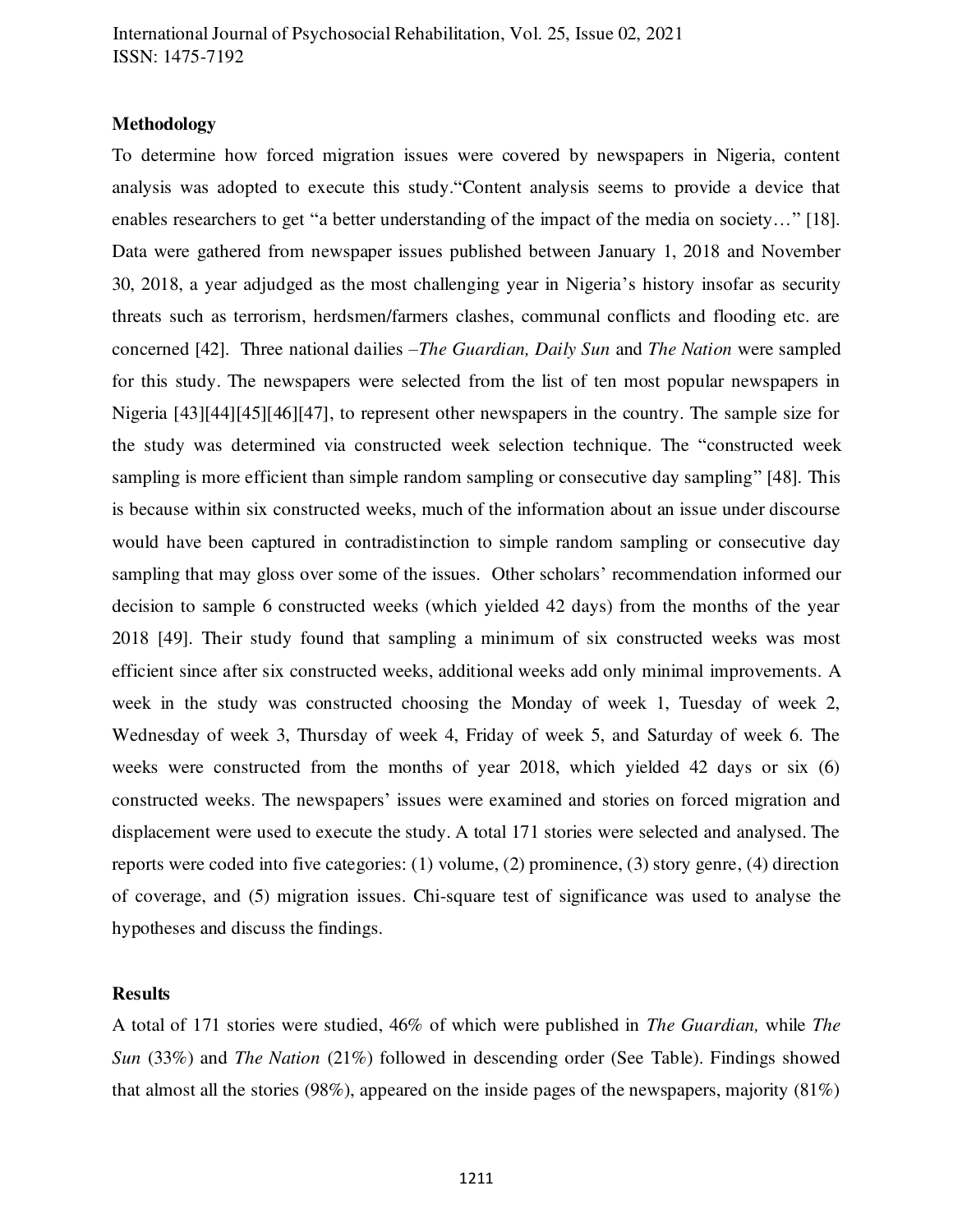of which were not illustrated. Straight news (93%) was the main story genre used. The Table also revealed that most of the stories, (81%), took a negative slant, reporting such challenges as poor living conditions and security threats faced by the IDPs. The Table also showed that conflict (53%) and natural disaster (32%) were the main causative factors for migration.

Some examples of such headlines were: *Terrorists kill 12 in attacks on Borno villages, IDPs' camp; UN condemns Boko Haram IDP attack; Over 160,000 bags of rice donated to IDPs by China 'rots away in NEMA stores'; Kogi flood: Victims lament dearth of basic amenities at IDPs camps; IDPs in Abuja raise alarm over abandoned projects by NGOs;* and*Enyaharo Isoko raises fund for flood victims in IDP camps,* all from *The Guardian.* The headlines found in *Daily Sun*  during the study period included: *Boko haram Devastation: Aftermath of WHO, UN, battle cholera, malaria in Northeast's 'war zones'; Nearly 60,000 people displaced in Northeast Nigeria since November – UN; Over 32,000 IDPs now in Cross River – SEMA;* while those of *The Nation* newspaper were: *Humanitarian catastrophe in IDP camps; Ortom: Federal agencies have failed Benue; Tackling bandits', kidnappers';* and *Floods hit Anambra again, etc.* 

| <b>Volume of Coverage</b>     |                          |           |                  |                   |     |                    |                |  |
|-------------------------------|--------------------------|-----------|------------------|-------------------|-----|--------------------|----------------|--|
| <b>Newspaper</b>              |                          | Frequency |                  |                   |     | Percentage $(\% )$ |                |  |
| The Guardian                  |                          | 78        |                  |                   | 46  |                    |                |  |
| Daily Sun                     |                          |           | 57               |                   |     | 33                 |                |  |
| The Nation                    |                          |           | 36               |                   |     | 21                 |                |  |
| Total                         |                          |           | 171              |                   | 100 |                    |                |  |
| <b>of</b><br><b>Placement</b> | <b>The</b>               |           | <b>Daily Sun</b> | <b>The Nation</b> |     | <b>Total</b>       | Percentage     |  |
| stories                       | <b>Guardian</b>          |           |                  |                   |     | (f)                | $(\%)$         |  |
| <b>Front Page</b>             | 3                        |           |                  |                   |     | 3                  | $\overline{2}$ |  |
| <b>Inside Page</b>            | 75                       |           | 57               | 36                |     | 168                | 98             |  |
| <b>Centre Page</b>            | $\overline{\phantom{a}}$ |           |                  |                   |     |                    |                |  |
| <b>Back Page</b>              | $\overline{\phantom{a}}$ |           |                  |                   |     |                    |                |  |
| Total                         | 78                       |           | 57               | 36                |     | 171                | 100            |  |

*Table: Presenting newspaper coverage* **of forced migration in Nigeria**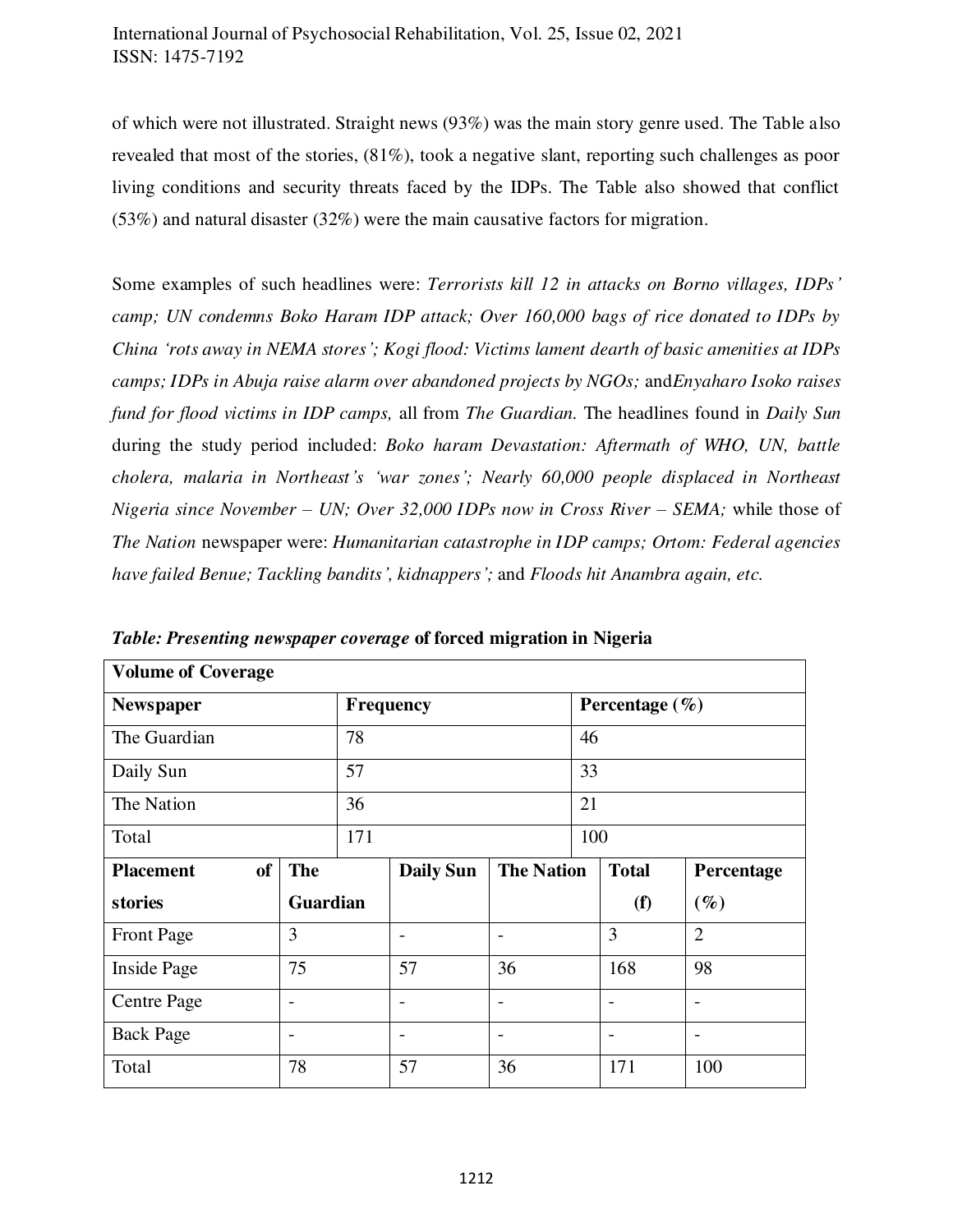| <b>Illustration</b>           |                |                          |                          |                          |                          |
|-------------------------------|----------------|--------------------------|--------------------------|--------------------------|--------------------------|
| Photograph                    | 21             | 3                        | 9                        | 33                       | 19                       |
| Cartoon                       | $\overline{a}$ | $\overline{a}$           | $\overline{\phantom{0}}$ | $\overline{a}$           | $\overline{a}$           |
| Chart                         | $\overline{a}$ | $\overline{\phantom{a}}$ | $\overline{\phantom{a}}$ | $\frac{1}{2}$            | $\overline{a}$           |
| Not Illustrated               | 57             | 54                       | 27                       | 138                      | 81                       |
| Total                         | 78             | 57                       | 36                       | 171                      | 100                      |
|                               |                |                          |                          |                          |                          |
| <b>Story Genre</b>            |                |                          |                          |                          |                          |
| <b>News</b>                   | 69             | 54                       | 36                       | 159                      | 93                       |
| Feature                       | 9              | $\overline{\phantom{a}}$ | $\overline{\phantom{a}}$ | 9                        | 5                        |
| Editorial                     | $\overline{a}$ | $\overline{\phantom{a}}$ | $\overline{\phantom{a}}$ | $\overline{\phantom{a}}$ | $\overline{\phantom{0}}$ |
| Investigative stories         | $\overline{a}$ | $\overline{\phantom{a}}$ | $\overline{\phantom{a}}$ | $\frac{1}{2}$            | $\overline{\phantom{a}}$ |
| Others                        | $\overline{a}$ | 3                        | $\overline{\phantom{a}}$ | 3                        | $\overline{2}$           |
| Total                         | 78             | 57                       | 36                       | 171                      | 100                      |
|                               |                |                          |                          |                          |                          |
| <b>Direction</b><br><b>of</b> |                |                          |                          |                          |                          |
| coverage                      |                |                          |                          |                          |                          |
| Positive                      | 21             | $\overline{a}$           | 3                        |                          |                          |
|                               |                |                          |                          | 24                       | 14                       |
| Neutral                       | 6              | 3                        | $\overline{\phantom{m}}$ | 9                        | 5                        |
| Negative                      | 51             | 54                       | 33                       | 138                      | 81                       |
| Total                         | 78             | 57                       | 36                       | 171                      | 100                      |
|                               |                |                          |                          |                          |                          |
| <b>Migration Issues</b>       |                |                          |                          |                          |                          |
| <b>Natural Disaster</b>       | 18             | $27\,$                   | 9                        | 54                       | 32                       |
| Conflict                      | 45             | 26                       | 20                       | 91                       | 53                       |
| Education                     | 6              | $\mathbf{1}$             | $\overline{2}$           | $\overline{9}$           | 5                        |
| Holiday                       | $\frac{1}{2}$  | $\overline{\phantom{m}}$ | $\blacksquare$           | $\overline{a}$           | $\blacksquare$           |
| <b>Business</b>               | $\frac{1}{2}$  | $\overline{\phantom{a}}$ | $\overline{\phantom{m}}$ | $\overline{\phantom{a}}$ | $\overline{\phantom{0}}$ |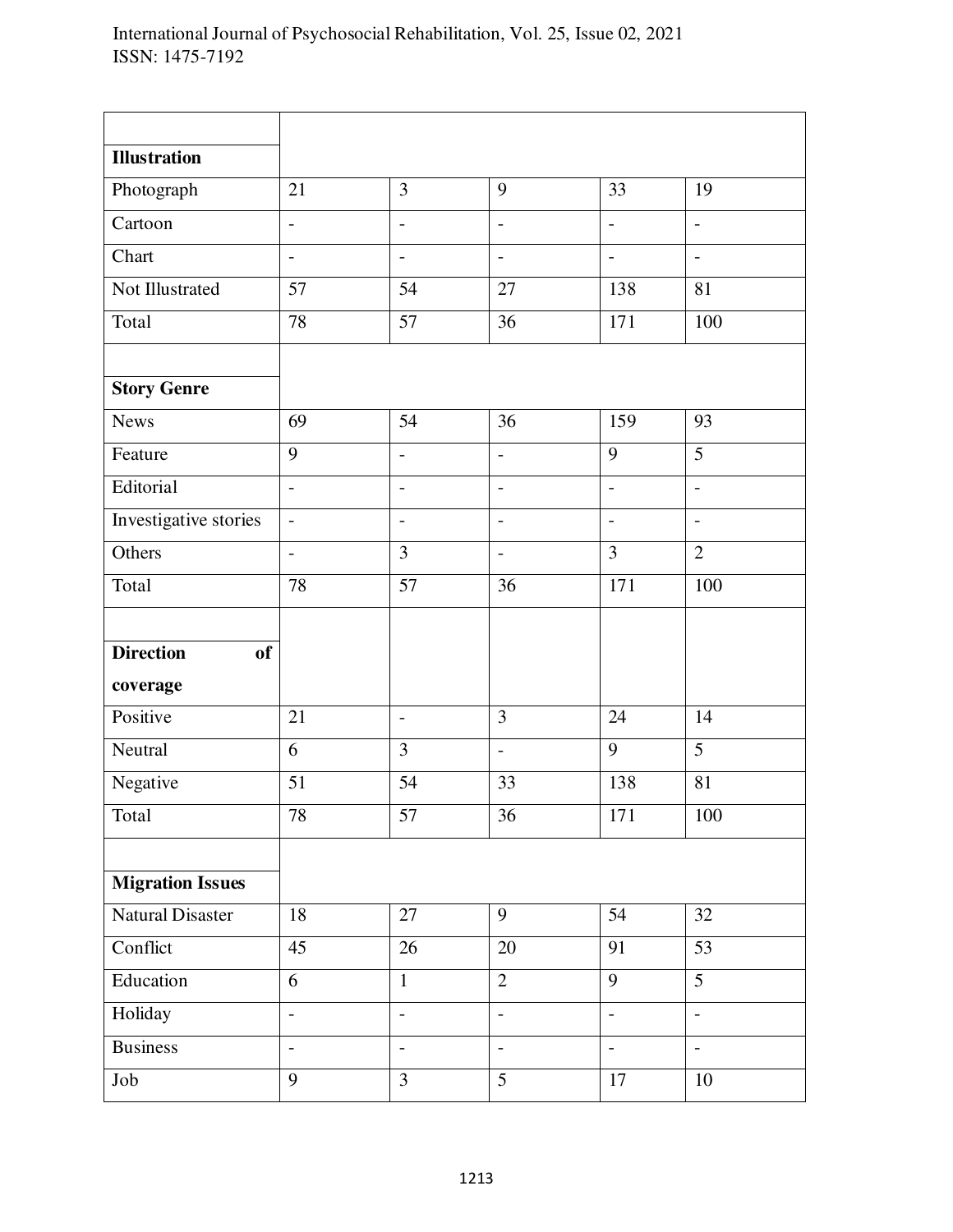| Good Climate | -       | $\overline{\phantom{0}}$      | $\overline{\phantom{m}}$ | $\overline{\phantom{0}}$ | $\overline{\phantom{0}}$ |
|--------------|---------|-------------------------------|--------------------------|--------------------------|--------------------------|
| Total        | 70<br>v | $\overline{\phantom{a}}$<br>ັ | 36                       | $1 - 1$<br>1 / 1         | 100                      |

**Source: Content analysis, 2018** 

## **Test of the hypotheses**

The result of the Chi-square analyses on the level of prominence given to forced migration, by the newspapers studied yielded Chi-square p-value of 0.001 at 3df. Since the p-value is less than 0.005, the first null hypothesis – newspapers in Nigeria do not give low prominence in their coverage of migration issues – was rejected, meaning that the *Guardian*, *Daily Sun* and *Nation* newspapers give low prominence to forced migration issues in Nigeria. The second Chi–square result that presents issues that cause forced migration, yielded a p–value of 0.001 at 3df. In other words, the second null hypothesis – there is no difference in the contribution of Natural disaster, Conflict, Education and Job to forced migration issues in Nigerian newspapers - was rejected because the p-value is less than 0.005. The study concludes that there are differences in the contribution of Natural disaster, Conflict, Education and Job to forced migration issues reported in Nigerian newspapers. As shown in the Table, Conflict is the highest cause of forced migration, followed by Natural disaster, Job and Education.

#### **Discussion**

It must also be reiterated that 171 reports on forced migration in Nigeria appeared in the three newspapers during the period under study. This is relatively low when compared with political stories and, therefore, has obvious implications. This is because there is a close correlation between the quantity of a news report and the level of importance attached to it [50]. Indeed, the frequency of news report influences the views held by the audience regarding the event. Agenda setting theory has been seen by scholars [50], as playing a catalytic role in drawing public attention and influencing them towards a particular issue. Thus, a life-threatening issue like forced migration and its attendant consequences ought to be given more attention (coverage).

Findings also revealed that most of the stories were placed on the inside pages of the newspapers, majority of which were not illustrated. Prominence, as a variable in content analysis, finds its expression in the illustration and "placement of stories according to the importance of events. The front page, inside page, centre and back pages, portray the scale of importance amongst stories" [51]. Illustrating stories with pictures helps to draw the attention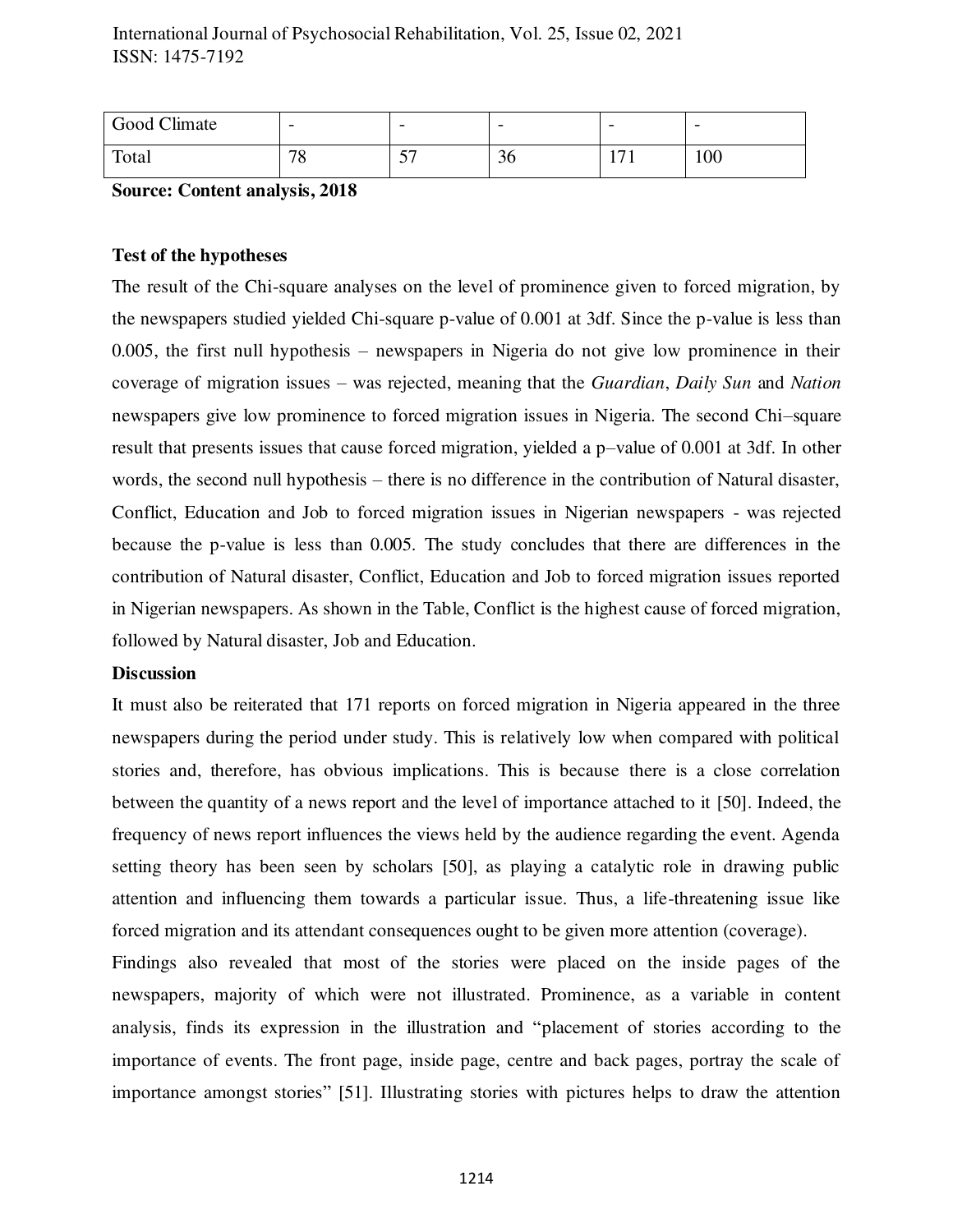and arouse the curiosity of readers to the stories. The placement of stories on migration issues majorly on the inside pages and their non-illustration are indicative of the low level of importance attached to them by the media and the usual desire of many people to remain anonymous while fleeing from their homes to safe havens. Indeed, the low media attention, as exemplified by the Chi-square p-value of 0.001, runs counter with the tenets of agenda setting theory, given the enormity of issues associated with forced migration in Nigeria and the need to place them on the front burner for national attention.

Further analysis indicates that news stories were the dominant story genre in the selected newspapers, with little or no attention given to opinion articles, editorials and feature stories. Impliedly, the newspapers did not present their individual interpretations to the stories, despite the fact that such articles or stories help to give different angles to the issues, while portraying their effect in different areas of people's and ultimately enabling them to take the right decisions. A study on *How the Media Report Migration on both Sides of the Mediterranean* corroborated this finding when it noted that media coverage of migration issues … lack detailed reporting on the context and complexities of migration, or reflection on wider social and political issues [52].This is worrisome since newspapers are agenda setters. Of course, sound journalistic analyses or interpretative reporting, and not mere news report, is required in handling forced migration. The aim is to elicit necessary information that would help proffer encompassing sustainable solutions to the issues. The newspapers ought to set agenda, and story genre is an important indicator of agenda setting.

Results from research question four indicate that the tonal directions of majority of the stories were negative (81%). Most of the stories revolved round the tale of woes or narratives on IDPs, who suffer hunger yet cannot farm their fields due to insurgency or flooding or the Fulani herdsmen and farmers clashes**.** The stories chided the government and its agencies for the general neglect and poor conditions of the IDPs. Among the many problems faced by IDPs in Nigeria are insecurity, poverty and hunger, diseases, neglects and feelings of alienations. Positive portrayals of forced migration, namely stories on hope, resettlement, support and solution etc. account for only 14%, while 5% took a neutral stance. The preponderance of negative stories on forced migration corroborates available literature, which posits that [forced] migration issues are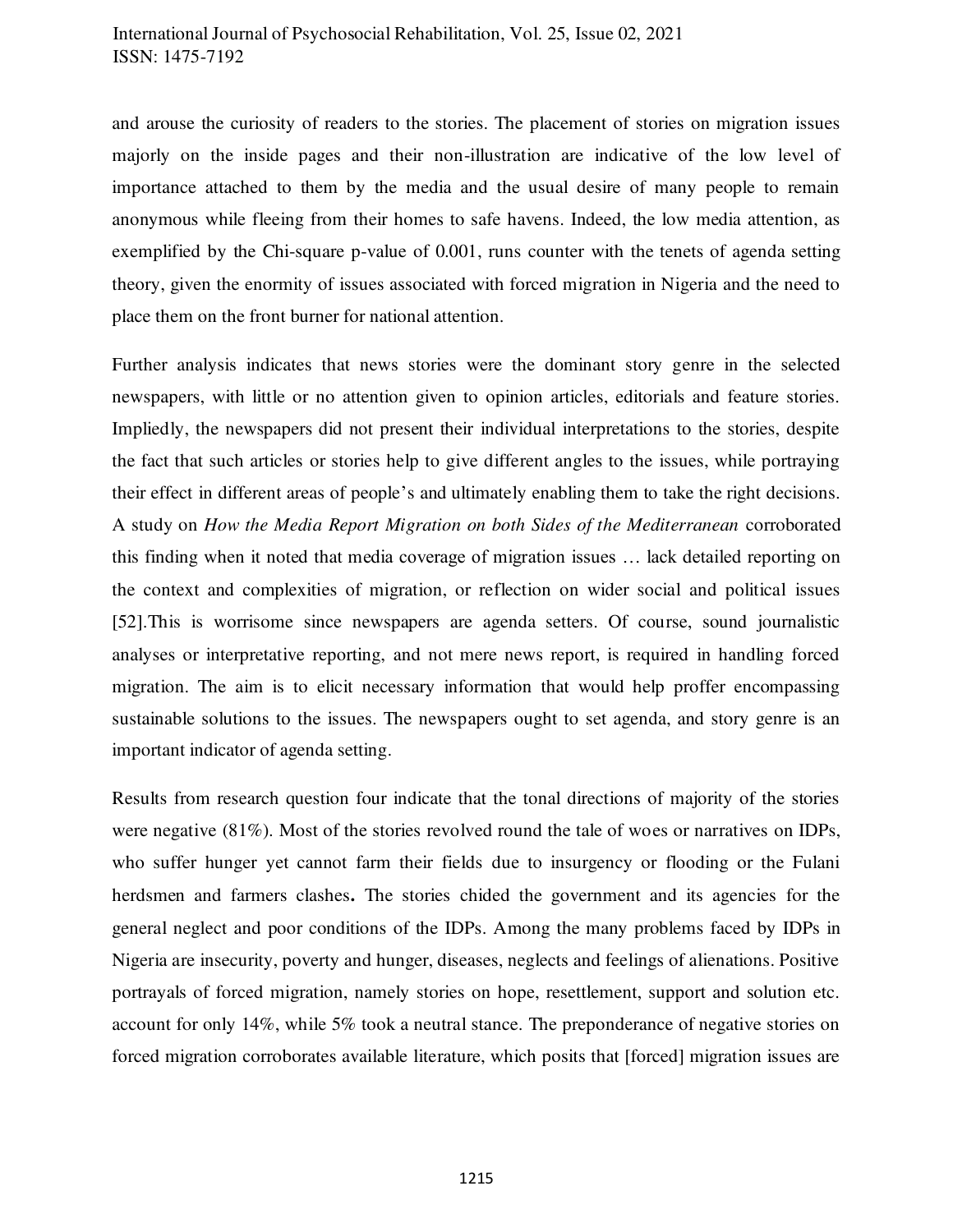fraught with stories of lack of adequate care, lack of freedom, financial problem, family disintegration and poor education.

The issues covered by the newspapers, as shown in research question five, were mainly conflict, natural disaster, education, and economic hardship of which the most pronounced was conflict. The second Chi–square result which yielded a p–value of 0.001 attests to this claim. Thus, the above factors are reported as the main causes of forced migration in Nigeria. It has been severally observed that conflict is a strong causative factor for forced migration [8][9] in Nigeria. Examples of such conflict include, inter-ethnic crisis in parts of the middle belt, the Fulani herdsmen and farmers' crisis, and Boko Haram insurgency, which has been implicated as the highest cause of forced migration in Nigeria [15][10]. It was also observed that unsafe conditions, drought, hunger, flooding, earthquakes, war and conflict are causes of forced migration [53]. People also migrate elsewhere in search of job and education, due to unsafe conditions created by conflict and natural disaster (see Table).

The highlights of the research reveal that the newspapers studied did not attach great importance to migration issues in Nigeria. This is reflected in almost all facets of the research objectives addressed. For instance, the number of news items covered by the newspapers during the study period was poor; there were also no editorials, neither were there interpretative stories that would have portrayed the opinions of the newspapers to influence public agenda/decision. Furthermore, the stories were not illustrated neither were they placed in front nor back pages. Given the sensitive and critical nature of forced migration and its bearing on national question, the stories on its implications should have been accorded great importance so as to set an agenda that will make the government wake up to its responsibilities. As earlier noted, the very significance of agenda setting theory in national development agenda [32]. The audience acquire basic facts of public affairs from the media, and on the basis of the emphasis attached to them by the media, decide the level of importance to attach to them. Furthermore, "by building the discourse on them, the media define the issues a society debates [18]. Everything that isn't included in the discourse is virtually nonexistent; it doesn't have a "right of citizenship". When it comes to migration issues, societies are wrapped into information cocoons, in which we hear only what we choose and only what comforts and pleases us.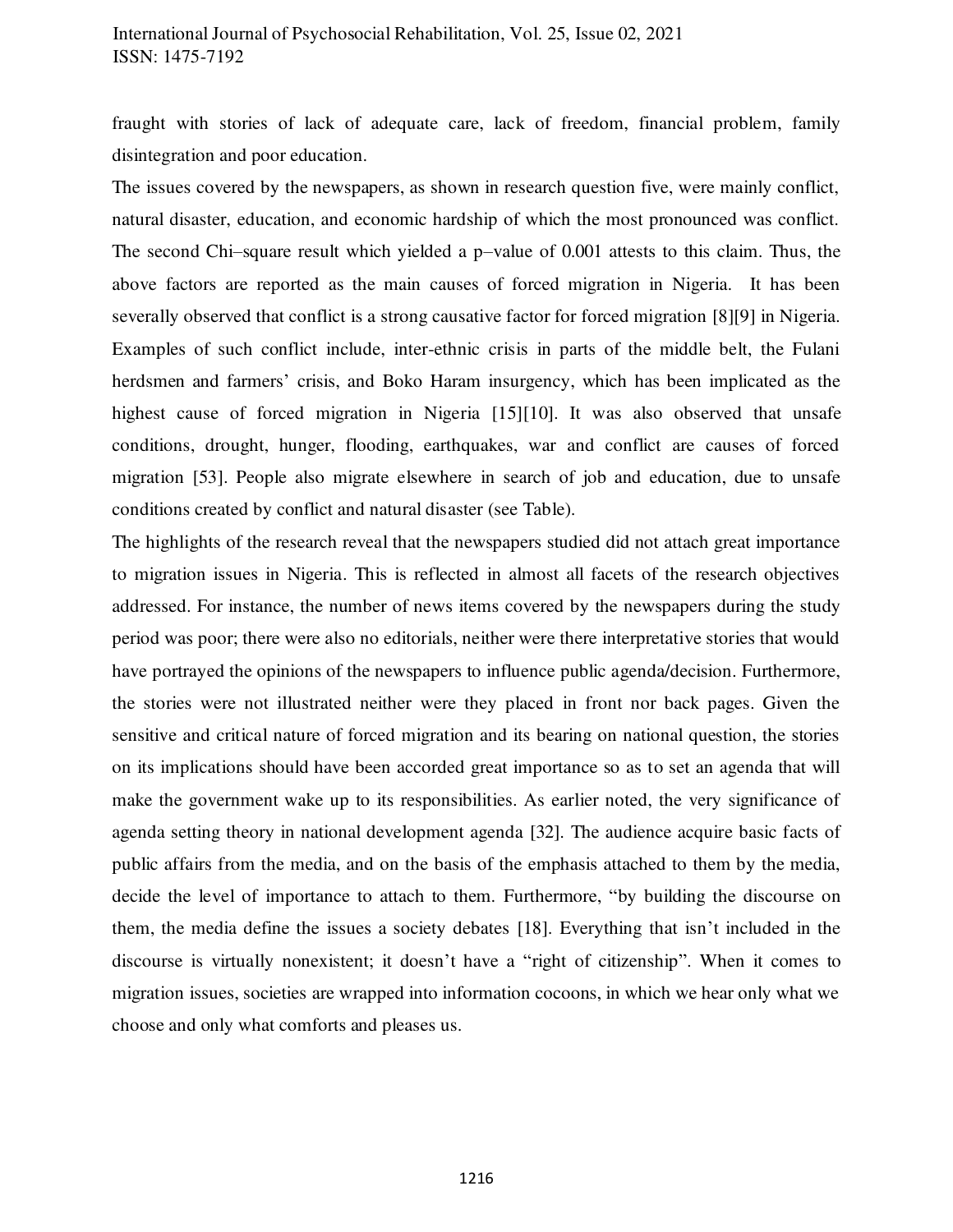## **Conclusion and recommendations**

This paper analyzed newspaper reports on migration issues in Nigeria using *The Guardian, Daily Sun* and *The Nation.* The agenda setting theory was used in the study. Data generated from the study showed that the volume of coverage on migration issues was low. The stories were mainly placed on the inside pages and most of them were not illustrated. News is the dominant story genre and the coverage took a negative dimension and were mostly based on conflict/crisis. Furthermore, little or no effort was made to portray migrant voices and/or engage in interpretative reporting that would provide the required background and cover major dimensions and perspectives of forced migration. As portrayed in the literature section, their affairs, shared values and security need to be duly considered in media reportage [23]. These could be in the form of proper resettlement, economic support, security and general well-being.

Consequently, the following recommendations will suffice:

1. Newspapers should endeavor to cover all dimensions of forced migration including migrant voices and their perspectives.

2. Newspaper editors should strive to place stories on forced migration in the front pages and also illustrate them with pictures to ensure prominence;

3. Newspaper editors should ensure that feature stories, editorials and opinion articles are written on forced migration so as to give their individual interpretation and viewpoints;

4. Newspapers should strive to portray how to improve societal development in their coverage of forced migration in Nigeria using their situations as against the conflicts' orientation. In essence, development issues like skills acquisition, education for the young, attitudinal change and life style management should be incorporated in their interpretative reports on forced migration.

### **References**

Abrajano M and Singh S. (2009) Examining the link between issue attitudes and news source: The case of Latinos and immigration reform. *Political Behavior* 31: 1-30.

Afolayan A. (2009) *Migration in Nigeria: a country profile 2009*: International Organization for Migration.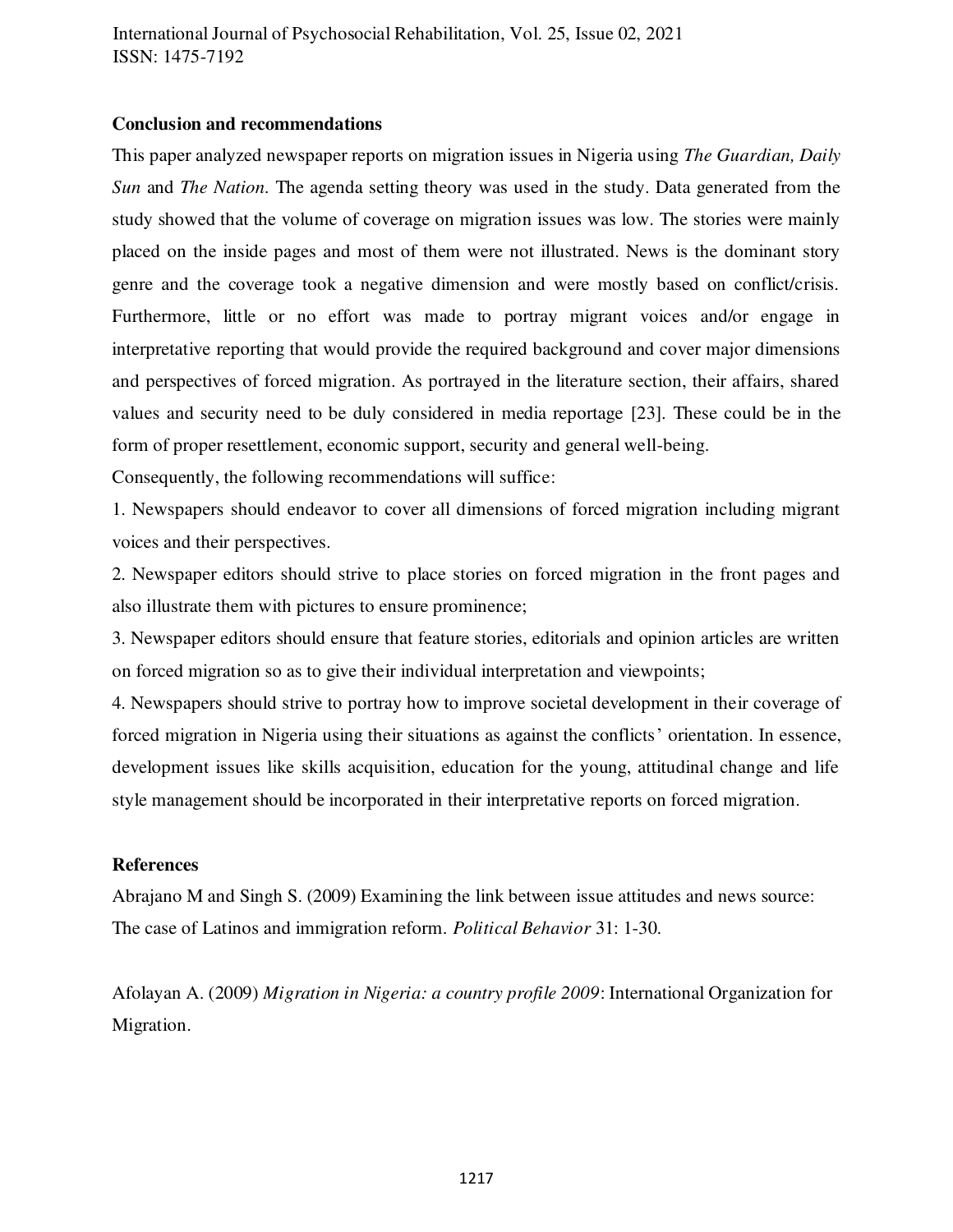Aiyesimoju A and Awoniyi S. (2012) Newspaper reportage and its effect towards enhancing agricultural and environmental sustainability in Nigeria. *Journal of Business and Management* 1: 19-22.

Akinyemi A. (2013) Promoting Better Management of Migration in Nigeria. *Report of international dialogue on irregular migration and cross border cooperation*.

Allen WL, Blinder S and McNeil R. (2017) Media reporting of migrants and migration.

Anber F. (2012) Second Level Agenda Setting Theory.

Answersafrica (2020). Top 10 Nigerian Newspapers (Most Read Online). Retrieved from answersafrica.com › Business

Apuke OD and Tunca EA. (2019) A comparative content analysis of television and blog coverage of internally displaced persons in Nigeria. *The Social Science Journal* 56: 168-182.

Ate AA, Egielewa P, Hasan M. (2019). Migration Reporting in Nigeria: Towards an Effective Model. *Global Media Journal*, 17:32.

Baran Stanley J and Davis DK. (2012) Mass communication theory: foundations, ferment, and future. *Boston: Wadsworth*.

Bauder H. (2008) Media discourse and the new German immigration law. *Journal of Ethnic and Migration Studies* 34: 95-112.

Becker SO and Ferrara A. (2018) Consequences of forced migration: Recent findings. Working Paper.

Bleich, E, Stonebraker, H Nisar, H and Abdelhamid, R (2015) 'Media portrayals of minorities: Muslims in British newspaper headlines, 2001–2012' Journal of Ethnic and Migration Studies, DOI 10.1080/1369183X.2014.1002200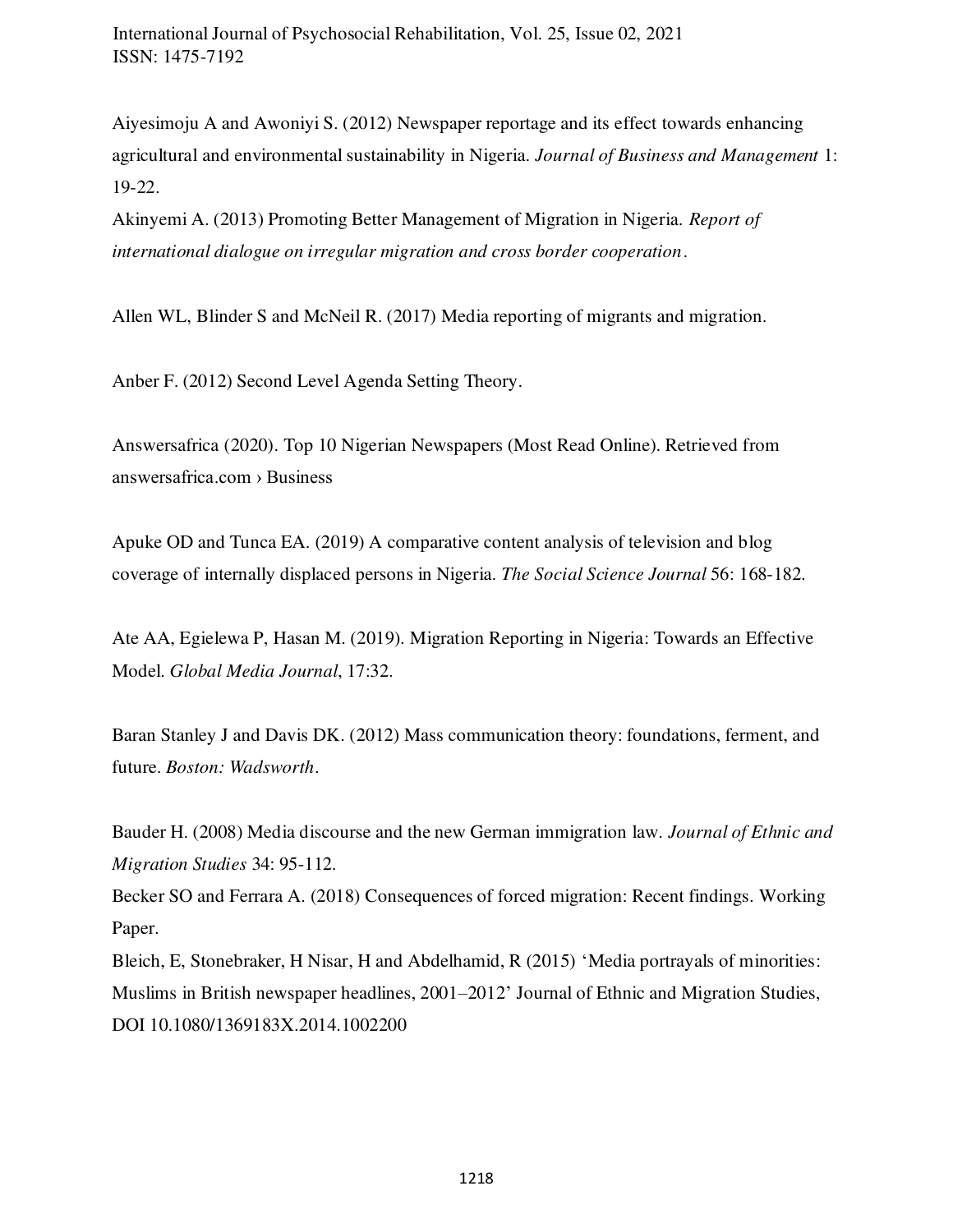Chukwu, Joseph (2017). Migration and media reportage in Nigeria in the 21st century: Issues and challenges. Retrieved https://www.researchgate.net/publication/329131263\_Migration\_and\_media\_reportage\_in\_Niger ia\_in\_the\_21st\_century\_Issues\_and\_challenges

Cisneros JD. (2008) Contaminated communities: The metaphor of" immigrant as pollutant" in media representations of immigration. *Rhetoric & public affairs* 11: 569-601.

DeJesus, Kevin (2019). Forced migration and displacement in Africa: contexts, causes and consequences. *African Geographical Review*, 2018 Vol. 37, no. 2, 79–82 https://doi.org/10.1080/19376812.2018.1447332

Dunaway J, Branton RP and Abrajano MA. (2010) Agenda setting, public opinion, and the issue of immigration reform. *Social Science Quarterly* 91: 359-378.

Ethical Journalism Network and ICMPD (2017) How does the media on both sides of the Mediterranean report on migration? A study by journalists, for journalists and policy makers. International Center for Migration and Policy Development. https://ethicaljournalismnetwork.org › Draft\_Migration\_and\_Media\_Report

Flahaux, M. & De Haas, H. (2016). African migration: trends, patterns, drivers. *[Comparative](https://comparativemigrationstudies.springeropen.com/)  [Migration Studies](https://comparativemigrationstudies.springeropen.com/)* (4) 1.<https://doi.org/10.1186/s40878-015-0015-6>

Gever CV and Essien CF. (2019) Newspaper coverage of the herdsmen–farmers conflict in central Tiv Land, Benue State, Nigeria. *Media, War & Conflict* 12: 102-120. Giovetti O. (2019) Forced migration: 6 causes and examples. Retrieved:

https://www.concernusa.org/story/forced-migration-causes/

Graf H. (2018) Media practices and forced migration: Trust online and offline. *Media and Communication* 6: 149-157.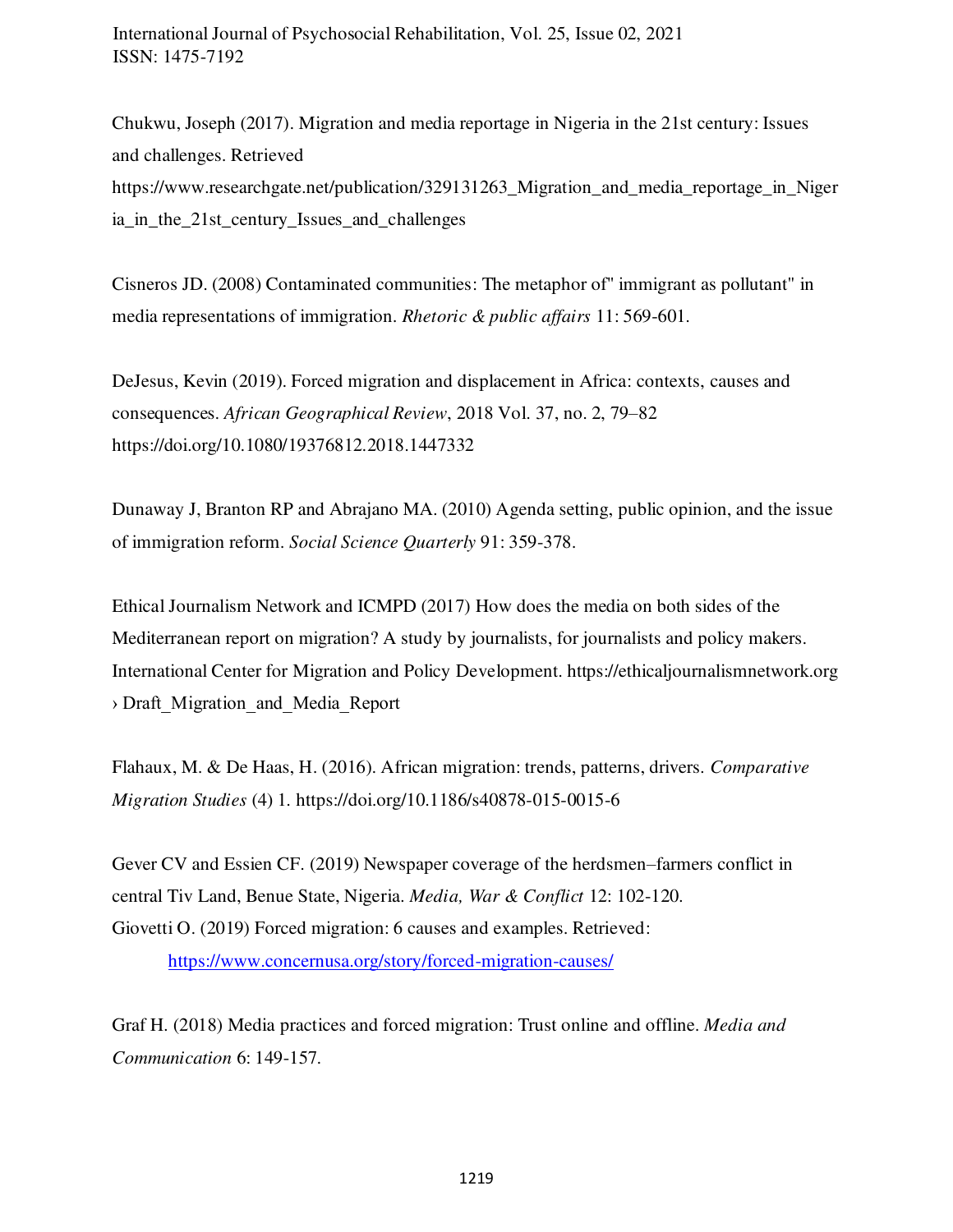Greenslade R. (2016) What's missing from newspaper coverage of migration? The migrants... The Guardian. Available:

https://www.theguardian.com/media/greenslade/2016/feb/02/whats-missing-from- newspapercoverage-of-migration-the-migrants

Heaven Crawley, Simon McMahon, Katharine Jones (2016). Victims and Villains: Migrant voices in the British media. Available: https://www.statewatch.org/media/documents/news/2016/feb/uk-victims-villains-migrant-voicesbritish-media-2-16.pdf

Hester JB and Dougall E. (2007) The efficiency of constructed week sampling for content analysis of online news. *Journalism & Mass Communication Quarterly* 84: 811-824.

Hintnaija (2019). 10 Leading Nigerian Newspapers Retrieved: hintng.com › 10-leadingnewspapers-in-nigeria

Ikenwa C. (2015) Nigerian Dailies: Best Daily Newspapers in Nigeria – Top 10. Retrieved from https://nigerianinfopedia.com/nigerian-dailies-best-daily-newspapers-in-nigeria-top-10/

Ikwuyatum G. (2016) The Pattern and Characteristics of Inter and Intra Regional Migration in Nigeria. *International Journal of Humanities and Social Science* 6: 114-124.

IOM (2018). International Organisation for Migration. Forced Migration and Displacement. https://migrationdataportal.org/themes/forced-migration-or-displacement

Itabiyi O., Kayode-Adedeji T., Omole F. and Ekanem T. (2019). Newspaper Coverage of Religious Crises and Security in Nigeria: A Study of The Guardian and The Punch. Proceedings of INTCESS 2019- 6th International Conference on Education and Social Sciences, 4-6 February 2019- Dubai, U.A.E. Retrieved from http://www.ocerints.org/intcess19\_epublication/papers/376.pdf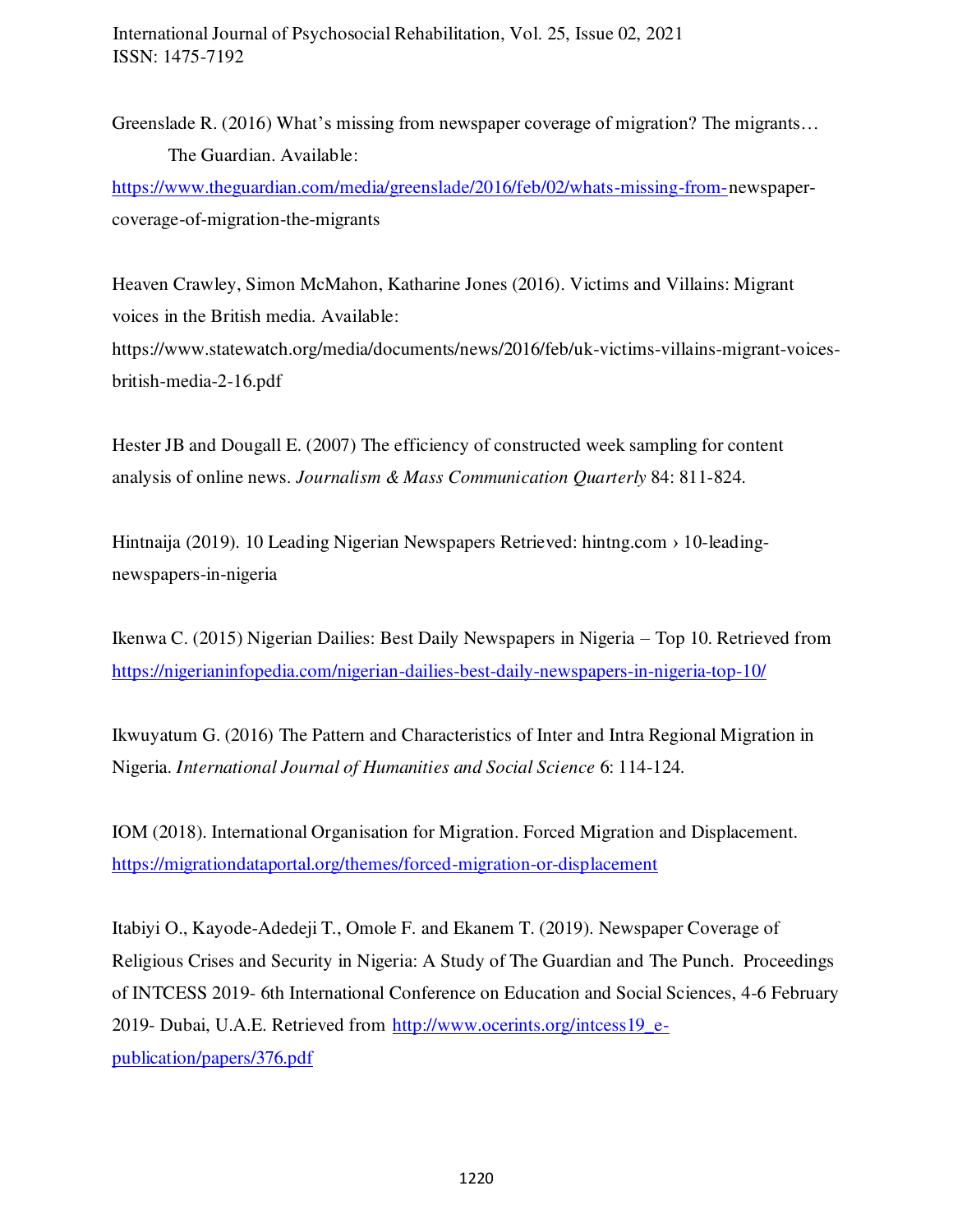Iyengar S. Is anyone responsible? How television frames political issues. Chicago: The University of Chicago Press; 1991. [Google Scholar]

Iyengar S and Kinder DR. (1987) News that matters: Agenda-setting and priming in a television age. *News that Matters: Agenda-Setting and Priming in a Television Age*.

Jacomella, Gabriela (2010). Media and migrations: Press narrative and country politics in three European countries. *Reuters Institute Fellowship Paper University of Oxford*. Retrieved [https://reutersinstitute.politics.ox.ac.uk/our-research/media-and-migrations-press](https://reutersinstitute.politics.ox.ac.uk/our-research/media-and-migrations-press-) narrative-and-country-politics-three-european-countries

Kayode J and Adeniran R. (2012) Nigerian Newspaper Coverage of the Millennium Development Goals: The Role of the Media. *Itupale Online Journal of African Studies* 4: 1-17. Kosho J. (2016) Media Influence on Public Opinion Attitudes Toward the Migration Crisis. *International Journal of Scientific & Technology Research* 5: 86-91. Lanzer T. (2016) What's going on in Nigeria? *Forced Migration Review*: 76.

Legit (2012). TOP 10: Your Guide To The Most Readable Newspapers in ... www.legit.ng  $\rightarrow \sqrt{2}$  Local news

Luke DA, Caburnay CA and Cohen EL. (2011) How much is enough? New recommendations for using constructed week sampling in newspaper content analysis of health stories. *Communication Methods and Measures* 5: 76-91.

McCombs M. (2002) The agenda-setting role of the mass media in the shaping of public opinion. *Mass Media Economics 2002 Conference, London School of Economics: http://sticerd. lse. ac. uk/dps/extra/McCombs. pdf.* 

Migrant Voice (2014). *Migration and the Media.* Available: https://www.migrantvoice.org/img/upload/257528700-Migration-and-the-Media\_2.pdf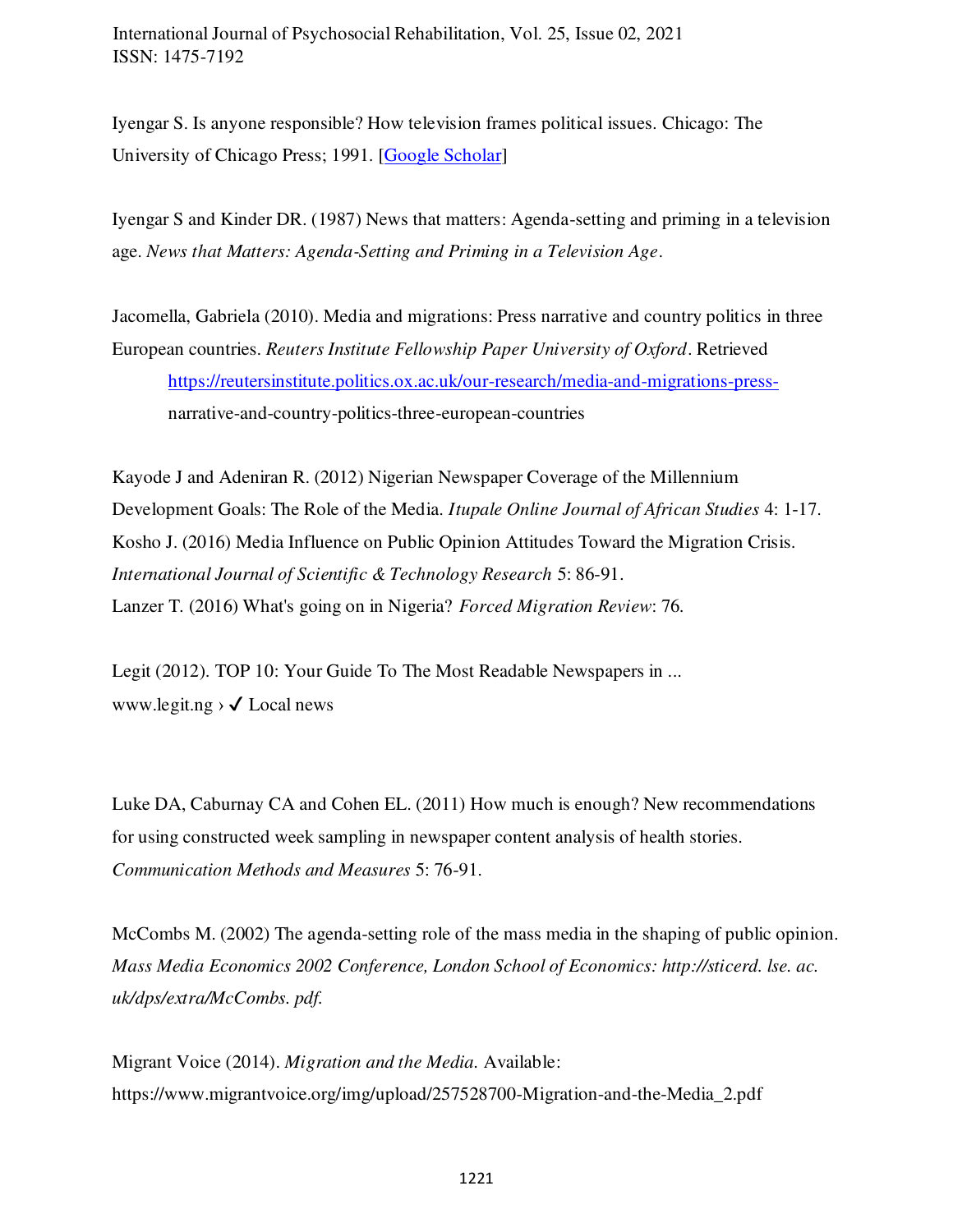Namahe YU. (2018) Boko Haram uprising and forced migration in Nigeria. *Proceedings of International Academic Conferences.* International Institute of Social and Economic Sciences. NEMA (2019) IDP Situation in Nigeria - Prevention, Protection and Solutions. *National* 

 *Emergency Management Agency.* Available: http://www.globalprotectioncluster.org/wp content/uploads/NEMA-Presentation-Final-converted.pdf

Newspaper Web Ranking (2019). Top Newspapers in Nigeria. *Newspaper Web Ranking* Retrieved from:<https://www.4imn.com/ng/>

Oji, Christopher (2019). 2018: Year of tears and sorrows. The Sun Nigeria. Retrieved from www.sunnewsonline.com>Features

Rwamatwara, Egide (2005). Forced migration in Africa: a challenge to development. *Stichproben*. Wiener ZeitschriftfürkritischeAfrikastudien Nr.8/2005, 5. Jg. Retrieved stichproben.univie.ac.at > Nummer08 > 10\_Rwamatwara

Shoemaker PJ and Reese SD. (1996) *Mediating the message*: White Plains, NY: Longman.

Soderlund WC, Briggs ED, Najem TP, et al. (2013) *Africa's Deadliest Conflict: Media Coverage of the Humanitarian Disaster in the Congo and the United Nations Response, 1997–2008*: Wilfrid Laurier Univ. Press.

Hassan, M. S., Yassin, S. M., Shaffril, H. A. M., Othman, M. S., Samah, B. A., Samah, A. A. & Ramli, S. A. (2011). Receiving the Agriculture Information through Mass Media and Interpersonal Sources among the Rural Community. *American Journal of Agricultural and Biological Sciences*, *6*(3), 451-461. https://doi.org/10.3844/ajabssp.2011.451.461

Triandafyllidou, Anna (2017). Media Coverage on Migration: Promoting a Balanced Reporting. *International Organisation for Migration* (IOM). Retrieved https://publications.iom.int/books/media-coverage-migration-promoting-balanced-reporting